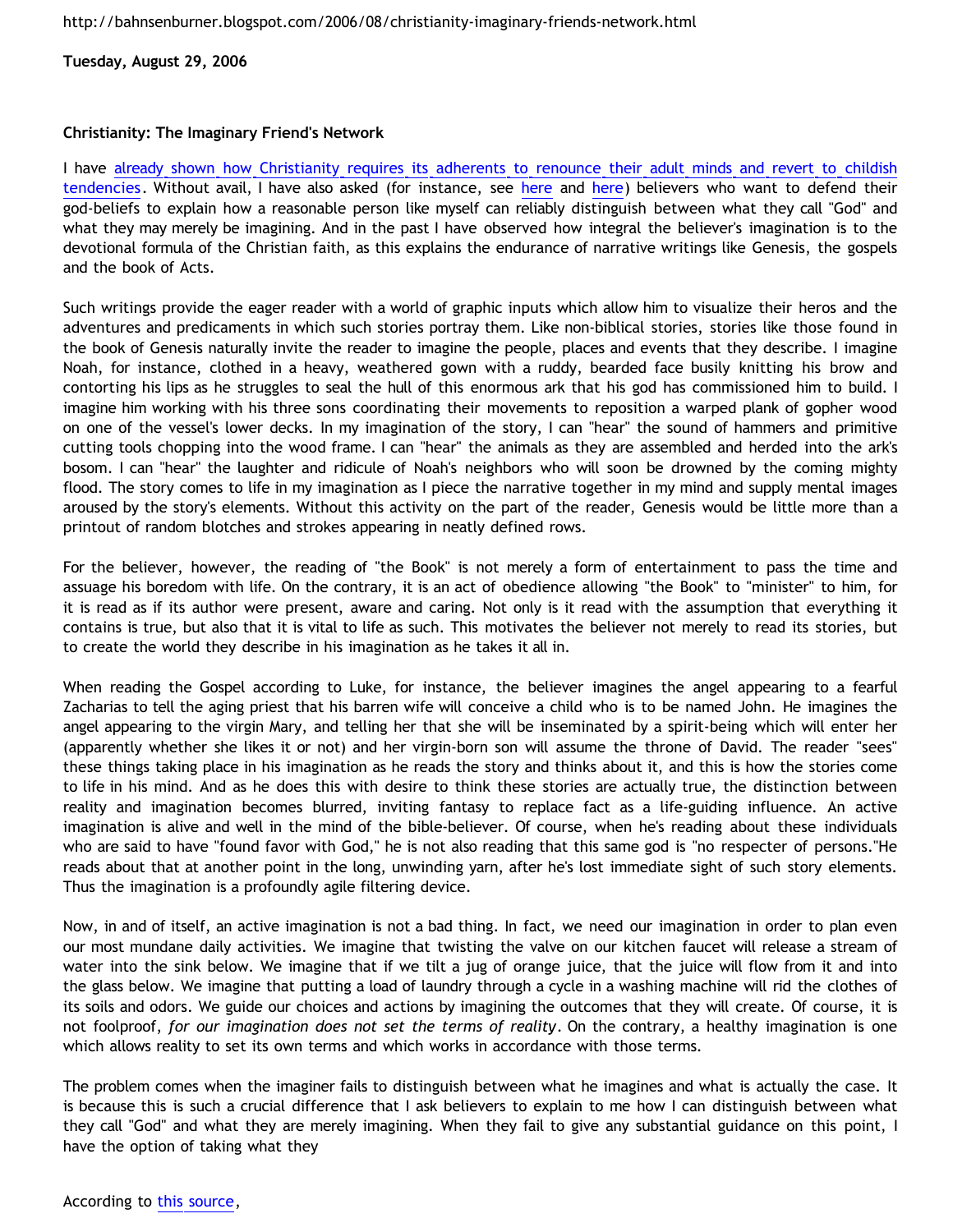An imaginary friend is a made-up person, animal or character that is created in the minds of some people, especially young children, and is sometimes seen in those with autism. Despite an imaginary friend being unreal, the child will act as if the imaginary being is physically present by talking to it, playing with it, or even attempting to feed it. Of course, to another person it will seem as though the child is talking into thin air. If told that there is nothing there, the child will often retaliate in a defensive manner by stating that the so-called imaginary friend is invisible.

Ever watch a Christian pray to Jesus? It certainly looks like he's talking to thin air. In fact, that's all he's really doing. Only he wants you to believe that there is really a person there, just as a child wants his imaginary friend to really be there. Both find it comforting to have a private friend who knows their feelings and sees what they go through. But in the case of Christians, however, instead of trying to feed their imaginary friend, they actually think they're consuming him, both his body and his blood! And if they are told that their imaginary friend Jesus does not really exist, they often become agitated and retaliate in a defensive manner, just as a child might, and may even attempt to develop proofs for his existence. That is when we learn that an imaginary friend can have all kinds of amazing qualities and abilities. We even learn that this friend has done all sorts of awe-inspiring feats which, unfortunately, we never get to see firsthand.

A church, then, is essentially an imaginary friend's network. Congregants regularly attend church services in order to have their imaginary friend validated and confirmed, and in so doing their fantasy is positively reinforced by group-think, and they are seduced into assuming that all their fellow congregants are worshipping *the very same imaginary friend*, simply because they're attending the same church services and everyone picks the same name for his own imaginary friend. But of course, since this indulgence is founded on abandoning reality, there is nothing to keep churchgoers from investing the imaginary friend that they dream up with different characteristics and attitudes. This has resulted in sometimes bitter divisions among those who nonetheless continue using the same name to refer to their imaginary friend. The differences usually seem superficial and petty to outsiders, but to believers they are deep and serious. But what they have in common is that they *act as if* their imaginary friend, whom they unanimously call Jesus, is real, though the degree to which they do this varies from congregant to congregant and from situation to situation, just as it does with children. And depending on the community, more or less emphasis may be explicitly put on the importance of believing that this imaginary friend exists. In those communities where towing the party line is of supreme importance, you will find a proclivity for surveillance and suspicion among those who otherwise claim to "love" each other on account of their "love" for their imaginary friend.

The same article states the following:

Often times children will dismiss the imaginary friend once they find real ones or become old enough to realize that their friend is fictional. Parents shouldn't be worried about their children having an imaginary friend, as it often helps a child realize the difference between reality and fantasy, as well as give them some form of self-esteem. However, sometimes kids know that their "friends" are imaginary, but they might just be bored, or have seen imaginary friend-related stuff on TV.

It is true that children typically grow out of their imaginary friend habit after a while. Unfortunately, Christians are encouraged to revert back to the level of a child and start all over in life as part of the "born again" regimen. So even if they abandoned their imaginary friend in childhood, as adults they return back to take up the habit again, and this time they do so systematically as part of a larger worldview program. And while it may be maintained by some, as the article suggests, that "having an imaginary friend... often helps a child realize the difference between reality and fantasy," quite the opposite is the case when the habit is taken up in adulthood. Unfortunately, many parents actually promote this habit, having bought into the lie that belief in an imaginary friend is vital to "living right" - that is, under the approval of said imaginary friend. So many children grow up believing that belief in their imaginary friend is actually healthy and proper.

The same source also gave a link to [Invisies™,](http://www.invisies.com/) "the invisible friend certification program." According to its own website, [Invisies™](http://www.invisies.com/) is "designed as a public service to help you prove the previously unprovable: that your invisible friend is, indeed, for real." I strongly suggest that believers who want to prove that their Jesus is real visit this site and take advantage of this wonderful service. The site asks "is your friend for real?" This site will help settle the matter for those who are frustrated by those who don't believe that their imaginary friend actually exists. Ironically, the site also asks: "Sick of unsaved seats and eye-rolling skeptics?" and promises that "the [Invisies™](http://www.invisies.com/) is for you." In the case of Christians, however, it's not "unsaved seats" that get them worked up, but "unsaved skeptics," particularly those who ask believers all kinds of menacing questions about their invisible friend. Of course, in the imaginary friend's network of Christianity, "unsaved" is code for those who have chosen not to play along with the charade. Spoilsports one and all!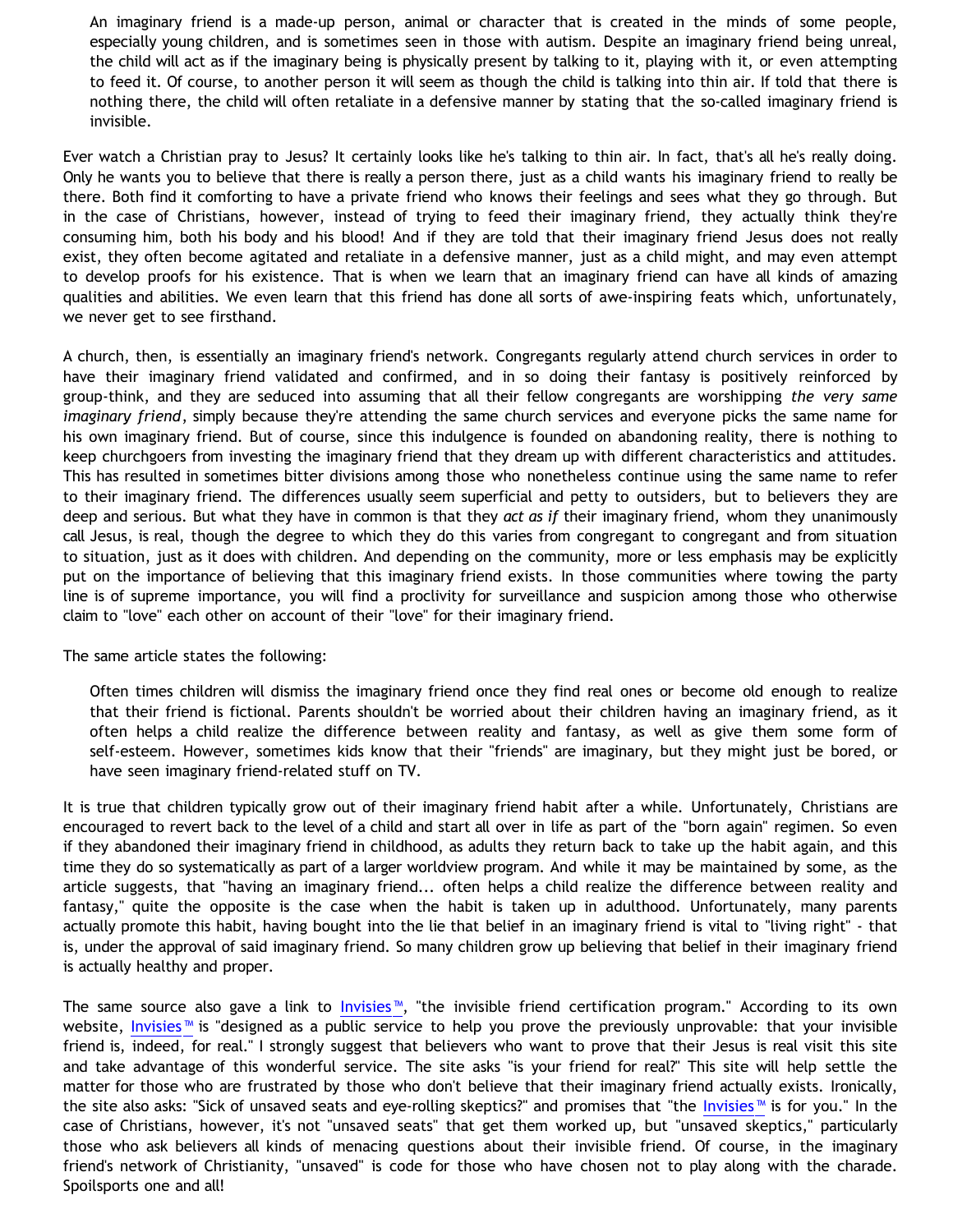[Invisies™](http://www.invisies.com/) has an online form that any visitor can fill out to apply in order to have his or her invisible friend officially certified by their program's very own "Invisible Friend Certification task force." Curious about what kind of response I would get, I decided to apply on behalf of Christians everywhere. The Invisible Friend Certification task force must receive a lot of inquiries, for it took almost two weeks for them to get back to me. And when they did get back to me, Christians everywhere will be happy to learn that I was not let down!

The brief online form asks visitors wishing to register their imaginary friend to answer an assortment of questions about the imaginary friend they want to certify. Here they are, and along with them I did my best as a non-Christian to fill it out as a Christian would:

- **1. Invisible Friend's First Name:** Jesus
- **2. Invisible Friend's Middle Initial:** H (I guessed)
- **3. Invisible Friend's Last Name:** Christ
- **4. Invisible Friend's NickName:** Lord
- **5. Gender:** Male
- **6. Does your invisible friend eat?** Sometimes
- **7. Does your invisible friend ever get sick?** No (I don't recall Jesus ever getting sick in the gospels)
- **8. Does your invisible friend sleep?** Sometimes (I recall the scene in the garden of Gethsemane)
- **9. Is your invisible friend good at math?** Yes (Jesus is omniscient and infallible, right?)

**10. Does your invisible friend lie?** No (that's what the bible says, isn't it?)

**11. Does your invisible friend know that he/she/it is invisible?** Yes (certainly Jesus would know this, wouldn't he?) **12. Does your invisible friend make you laugh?** No (I don't recall any laughter in the stories about Jesus, so I answered no here)

**13. Does your invisible friend get jealous of you?** Yes (per the first commandment - see Ex. 20:5)

**14. Does your invisible friend go places without you?** Yes (he's "omnipresent" - so he's "there" even before we go there)

**15. Has your invisible friend seen you cry?** Yes (he "sees all" right?)

**16. Does your invisible friend influence your decisions?** Yes (aren't believers supposed to ask "what would Jesus do?" when they face moral dilemmas?)

**17. Does your invisible friend get lonely?** I don't know (I thought to answer yes, since many who believe in Jesus say that human beings were created so that Jesus would have someone to love)

**18. Is your invisible friend happier than you?** I don't know (this will depend on the individual believer; the gospel stories do not make Jesus seem very happy, but a lot of believers seem unhappy as well)

The form concludes with a few details about yourself, such as your e-mail address, your gender, your age, and asks if you want to receive e-mail updates. There's also a free-text field where you can enter your own comments if you desire.

I submitted the form with the above inputs, and a couple weeks later I received a reply! It stated the following:

Thank you for participating in our program.

After careful evaluation of your Invisible Friend profile, our Invisible Friend Certification Agent has declared your Invisible Friend certified REAL.

Tell all your friends- visible and invisible- the good news.

Our best to you and Jesus,

The Program Director Invisies Invisible Friend Certification Program [www.invisies.com](javascript:ol()

Naturally I was overjoyed for Christians everywhere! All this time Christians and non-Christians have been debating the reality of Jesus for centuries using arguments and counter-arguments, baits and lures, personal testimonies and words of wisdom. And all we had to do was register Jesus in the Invisible Friend Certification Program!

Now, there is one small problem, and I went back to the [Invisies™](http://www.invisies.com/) program director about this to get his professional opinion. I wrote back to the program director explaining that Jesus wants me to hate my family, friends and neighbors, even my wife, otherwise he will depart from me and design a horrible eternal fate for me. Unfortunately, I don't hate anyone, especially my wife, family and friends. And I can't make myself hate them, either. (I wouldn't want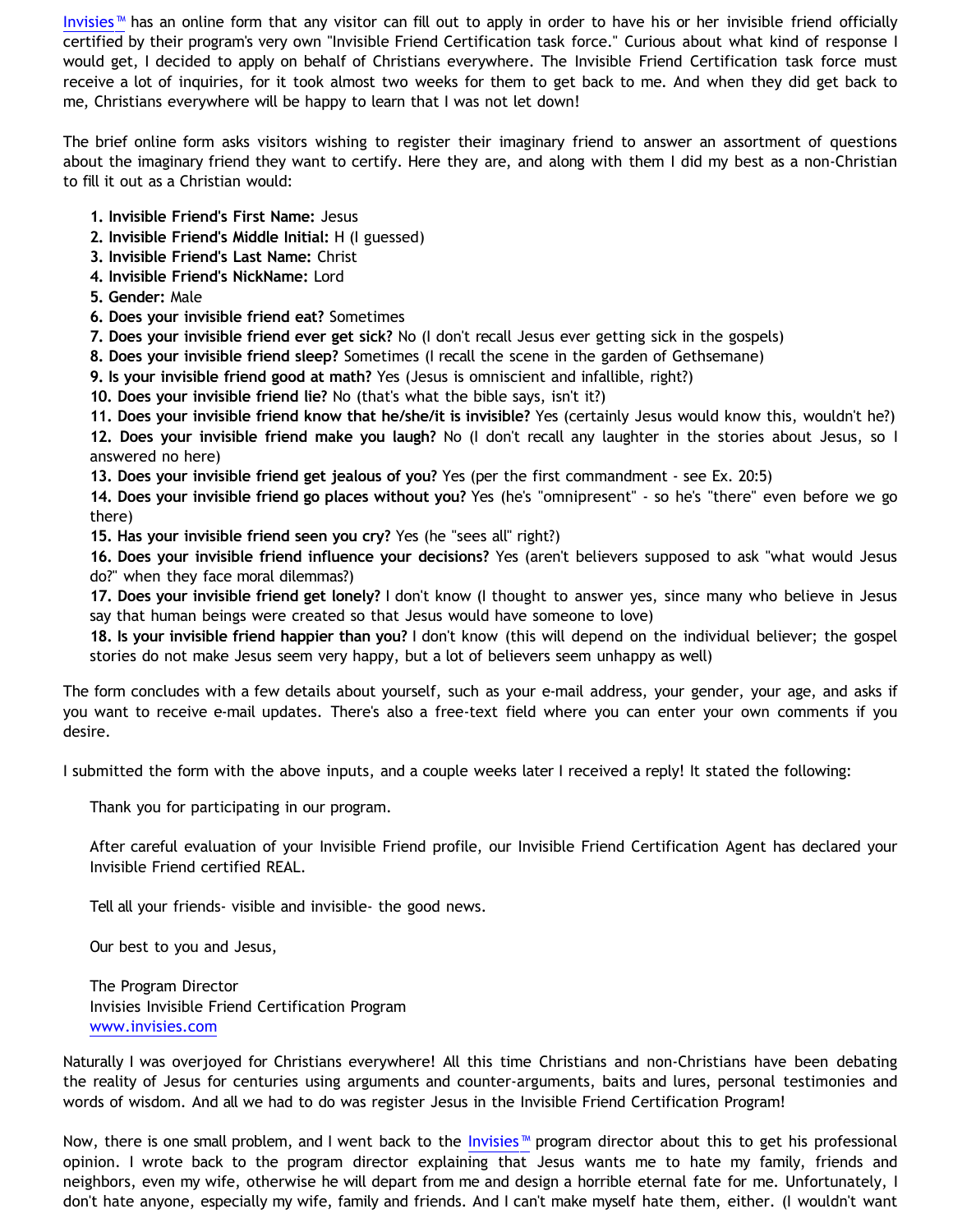to even if I could.) So I asked the program director what one should do when faced with such a dilemma: either my wife, family and friends, or my imaginary friend.

Which would you go with?

by Dawson Bethrick

*posted by Bahnsen Burner at [7:00 AM](http://bahnsenburner.blogspot.com/2006/08/christianity-imaginary-friends-network.html)*

## **5 Comments:**

[Not Reformed](http://www.blogger.com/profile/8159639) said...

Great way to start my day...talk about BahnsenBurner withdrawl!

I can already imagine many of the retorts you'll get to this article...but I can't see how believers can honestly get too upset. The parallels between "invisible friends" and "Jesus/Holy Spirit" are too numerous to ignore.

I can imagine the long winded philisophical mumbo-jumbo that your detractors will spout to combat this idea, rather than honestly looking at the two scenarios (Jesus/invisible friend) and seeing the similarities.

Child-like....which is what believers are commanded to be!

[August 30, 2006 5:51 AM](http://bahnsenburner.blogspot.com/2006/08/115694226147614546)

[Bahnsen Burner](http://www.blogger.com/profile/7766918) said...

Hi NR,

Great to hear from you!

Yes, I'm sure the apologists will scramble to put on their best face in response to something like this. But no matter what they tell us, if all that we have at our disposal for conceiving of what they tell us is our imagination, then what have they gained? Besides, as you point out ("Child-like... which is what believers are commanded to be!"), all the pieces fit together very well, too well for this to be mere coincidence. There's a causal kinship here.

Metaphysically speaking, what is the difference between a six-year-old who pretends to have an imaginary friend named "Mikey" accompanying him everywhere he goes, holding conversations and sharing secrets, and an adult who pretends to have an imaginary friend named "Jesus" following him wherever he goes, offering guidance and consoling personal woes? See [Cole vs. Carr](http://bahnsenburner.blogspot.com/2006/06/carr-vs-cole.html) for an example of an adult who recounts his "encounter" with his imaginary friend Jesus. Jesus-worship is simply an adult version of a child's imaginary friend. The key difference is the level of personal investment involved, as well as the kinds of issues that come into play (children typically do not attempt to systematize an apologetic method to defend their imaginary friend's existence) and the emotional attachment of the experience.

And keep in mind, if the Christian becomes frustrated with us spoilsports, well, he can register his Jesus over at [Invisies](http://www.invisies.com/). That's bound to make him feel better.

Yes, I apologize for my absence from posting new blogs. I have just purchased a house and am gearing up for a move, so that's taking a lot of my time. Work has been on full tilt as well. This coupled with my natural sloth has contributed to the strain on my time. But I have oodles of material waiting to be pieced together and edited into nice neat posts that I hope to roll out in the coming months. So please continue dropping in from time to time, I promise to get some more nuggets up.

Regards, Dawson

[August 30, 2006 7:04 AM](http://bahnsenburner.blogspot.com/2006/08/115694669848778223)

[Vynette](http://www.blogger.com/profile/7900715) said...